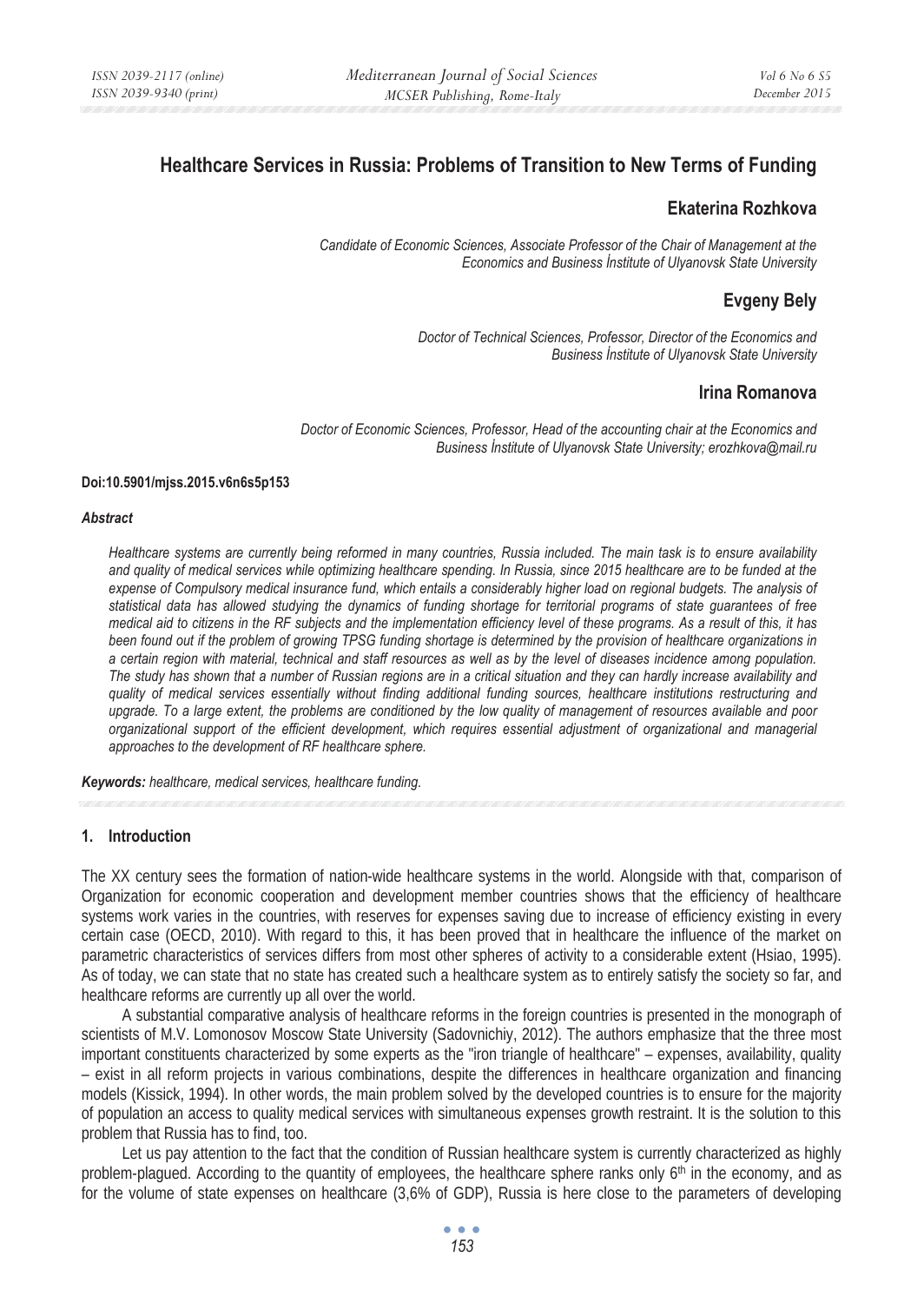| ISSN 2039-2117 (online) | Mediterranean Journal of Social Sciences | Vol 6 No 6 S5 |
|-------------------------|------------------------------------------|---------------|
| ISSN 2039-9340 (print)  | MCSER Publishing, Rome-Italy             | December 2015 |

countries which are characterized by the average income level of the population.

Meanwhile, higher competition of medical organizations aggravates the problem of absence of scientifically grounded approaches to healthcare development management which are critical in these conditions; it is essential to preserve the social constituent of healthcare and to ensure economic efficiency of medical organizations activity, with changed funding conditions borne in mind.

At the end of the 1990-s, Russia introduced the Program of state guarantees of providing the RF citizens with free medical assistance (PSG). Over 85% of funds allocated by the state on healthcare systems are annually used for ensuring the PSG. Alongside with the basic program (the compulsory minimum of medical aid), territorial programs are provided for under which the citizens can receive medical assistance on top of the basic program (the territorial programs are adopted by the RF subjects independently). In order to determine the scope of medical aid per one citizen within the territorial state guarantees programs, the average standards of medical aid provision scope are used. The standards are adjusted depending on the particularities of the RF subjects: age composition of the population, diseases incidence rate, climatic and geographical features of the region, transport accessibility of medical organizations, transport routes development, population density and other factors. The standards are based on report data of previous years as well as on special research findings.

According to the current law, since January 1, 2015, the Russian medicine has to adopt single-source funding, and all needs of the branch will have been provided at the expense of the Federal compulsory medical insurance fund. However, the transition is rather troubled at present, because in the recent years far not all regions have succeeded in ensuring a debt-neutral funding of territorial state guarantees programs for provision of free medical assistance to citizens in the RF subjects (TSGP) while also keeping and enhancing the quality and availability of medical services. Moreover, as the load on budgets increased (especially in 2013, when the list of medical aid kinds covered by CMI was expanded), the above problems were aggravated in a number of the RF regions. Alongside with that, it appears important to find out what determines the impaired condition of regions – it could be lack of financing or inefficient management of available resources.

The goal of the research is to find out whether the problem of growing deficit in TSGP funding is due to provision of a certain region's healthcare organizations with material, technical and staff resources as well as to the population diseases incidence rate based on comparing the dynamics of territorial state guarantees programs funding shortage and these programs implementation efficiency level against indices characterizing the specific condition of a certain region's healthcare system (these are population diseases incidence rate, staff, material and technical potential of the healthcare sphere, the level of medical staff motivation, the scale of investment into development of healthcare).

## **2. Literature Review**

The current problems of healthcare system in Russia, lessons drawn from reforming and challenges for the branch for the nearest decades are described in the work of G.E. Ulumbekova (Ulumbekova, 2010). Comparative studies of healthcare reforms in countries featuring various models of healthcare funding and organization are presented in the monograph by V.A. Sadovnichiy, N.S. Grigorieva, and T.V. Chubarova (Sadovnichiy, 2012). The works of I.M. Sheiman (Sheiman, 2008) and S.V. Shishkin (Shishkin, 2002) study the conditions of implementing the market mechanisms in the sphere of the Russian healthcare, including the problems range of ensuring the available free medical assistance and expanding the consumer choice at the medical services market.

### **3. Research Methods**

The research was conducted by analyzing the following:

- the dynamics of funding deficit in the RF subjects for the territorial state guarantees programs for provision of free medical assistance to the RF citizens;
- the specific condition of healthcare system of a certain region (population diseases incidence rate, staff, material and technical potential of the healthcare sphere, the level of medical staff motivation, the scale of investment into development of healthcare).

For this purpose, based on the reports of the RF Ministry of healthcare about implementation of state guarantees programs, the regions were ranked according to the value of TSGP funding shortage increment (Official website of the RF Ministry of healthcare, 2015). Moreover, the official statistic data of the RF Federal State Statistics Service were used for calculating the indices characterizing the specific condition of healthcare system in the RF regions.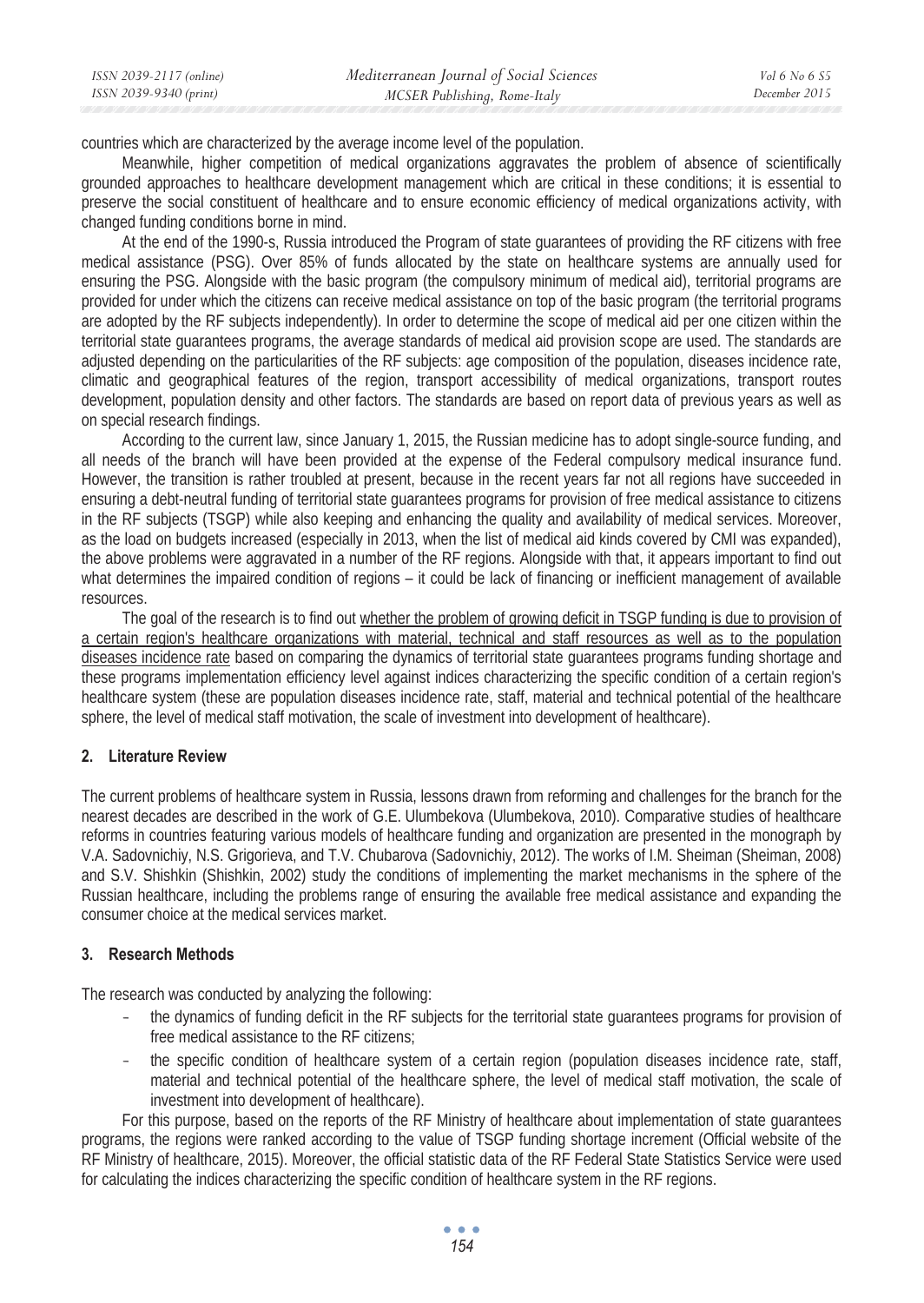Then, the regions were grouped according to the population diseases incidence rate and the level of provision with resources:

- ones having an above the RF average population diseases incidence rate and an above the RF average provision with resources;
- ones having a below the RF average population diseases incidence rate and an above the RF average provision with resources;
- ones having an above the RF average population diseases incidence rate and a below the RF average provision with resources;
- ones having a below the RF average population diseases incidence rate and a below the RF average provision with resources.

For each group, the quantity data on the number of regions demonstrating identical healthcare system condition indices were submitted.

Finally, conclusions were made and possible directions of solving the funding deficit problems for the regional healthcare systems were outlined.

## **4. Results and Discussion**

According to the data of the conducted analysis, in six regions, the transition to a new healthcare funding mechanism did not entail a deficit of funds (Moscow, Saint-Petersburg; Khanty-Mansiysk, Chukotka, Yamalo-Nenets autonomous regions, Sakhalin region). In six other RF subjects, funding shortage was registered in the first year of transition to the new funding conditions only (Kamchatka territory, Magadan, Moscow, Sverdlovsk, Tyumen regions, and Nenets autonomous region).

By 2012, the funding deficit had been remedied in four regions (the Republic of Sakha (Yakutia), Yaroslav and Kaluga regions, Krasnodar territory), so had nine more regions by 2013 (Astrakhan, Leningrad, Pskov, Tver, Tula, Omsk regions, Khabarovsk territory, and the Republic of Komi). It should be pointed out that almost all subjects having the TSGP funding deficit were reducing it during the first three years (2010 – 2012).

However, the situation changed due to higher load on the regional budget which occurred in 2013. It is only in the eleven regions that the trend of TSPG funding shortage decreasing continues (the Republic of Adygea, Bashkortostan, Mordovia, North Ossetia – Alaniya; Belgorod, Voronezh, Novgorod, Ryazan', Samara, Tomsk regions, Krasnodar territory). In most subjects of the Russian Federation (47 regions), the transition to new healthcare financing conditions was not only accompanied by an annual deficit but also resulted in its increase in 2013 as compared to 2012. Moreover, among the RF subjects listed, twenty regions had a higher TSGP funding shortage in 2013 than similar indices of both 2012 and 2010. Thus, we can speak about a number of the RF subjects being unable to ensure TSGP financing at the required level and this problem tending to be aggravated.

Alongside with that, it is the qualitative aspect of TSGP implementation that is of interest and not only the quantitative one. The RF Ministry of healthcare holds an annual assessment of the implementation and efficiency of territorial state guarantees programs, taking into account the criteria of availability, quality of medical aid, dynamics of the population health parameters and satisfaction with medical aid. Within this assessment, the regions are distributed into four groups: regions having a high (optimal) level of TSGP implementation (they are awarded score 1); ones having an above average level of TSGP implementation (score 2 is awarded); ones having a below average level of TSGP implementation (score 3 is awarded); and the regions having a low TSGP implementation level (they get score 4). The analysis of the data shows that it is only 20 RF regions that ensured a high (above average) level of TSGP fulfillment efficiency on average over four years. Moreover, it cannot but be pointed out that higher financial load on regional budgets occurring in 2013 resulted in a sharp increase of the quantity of regions having poor TSGP fulfillment efficiency (there were 15 regions in 2010, 14 – in 2011, 10 – in 2012, and 18 regions in 2013).

When comparing the data on TSGP funding deficit increment and on the average TSGP efficiency rating, it is notable that only 9 RF subjects coped with the 2013 increase of financial load on regional budget while also ensuring rather high figures of TSGP implementation efficiency (they are Voronezh, Leningrad, Moscow, Novgorod, Tomsk, Tyumen and Yaroslavl region). Seven regions more succeeded in ensuring rather high level of medical services availability and quality against shortage increment of less than 20% (the Republics of Buryatia and Tyva, Bryansk, Ivanovo, Kemerovo, Lipetsk regions, Primorsky territory). In four regions with a rather high TSGP implementation efficiency level, the increment of regional budgets deficit exceeded 20% per year (Penza and Novosibirsk regions, the Republics of Kalmykia and Mari El).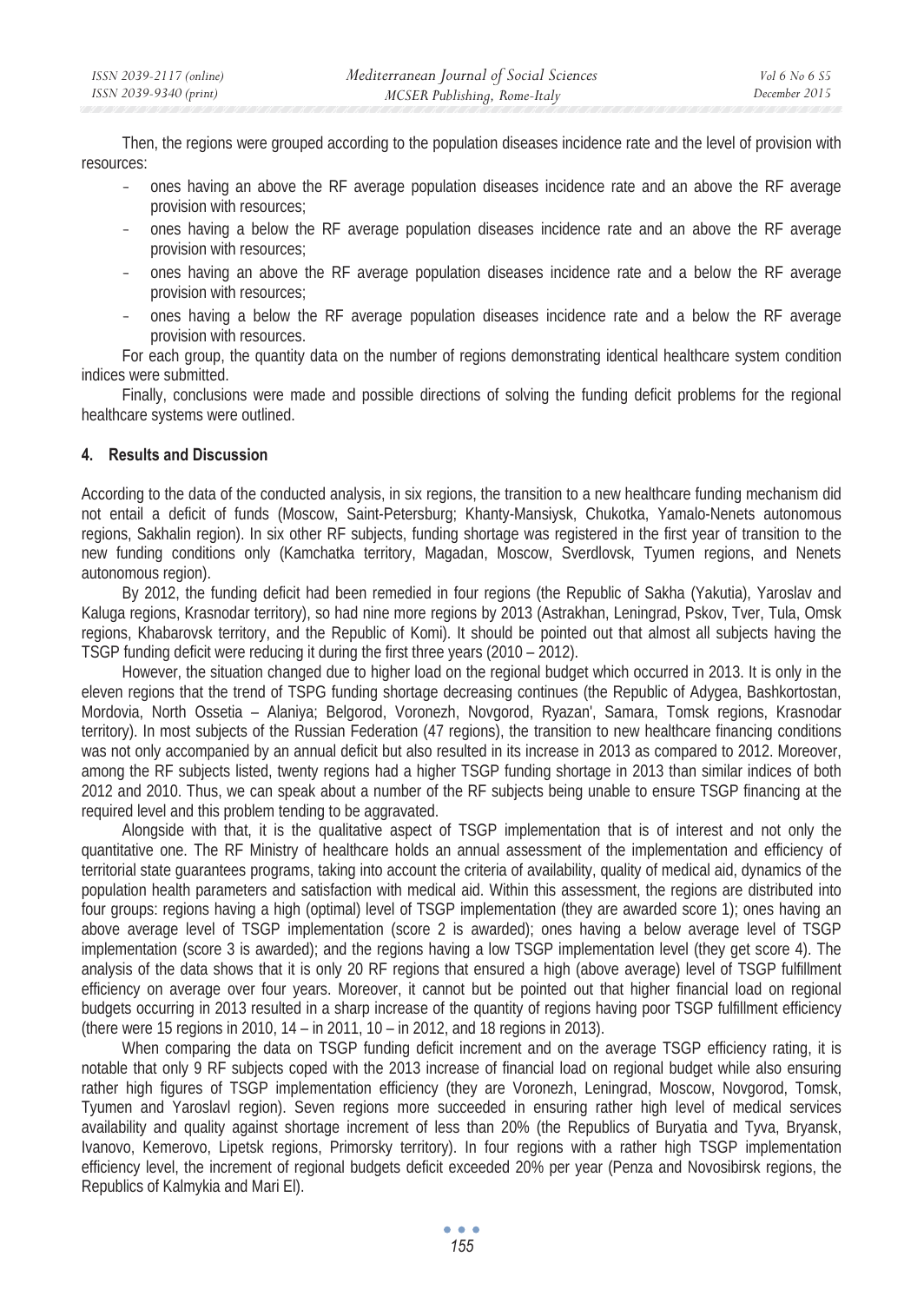Among regions with a rather low (less than 2) average TSGP implementation efficiency rating, twenty seven subjects had a deficit-free budget in the part of TSGP funding in 2013, and twenty five subjects were characterized by under 20% deficit increment per year.

However, the most difficult situation came about in eleven RF regions where the budget deficit increment amounted to over 20% in 2013, with the "below average" level of TSGP implementation efficiency (Tambov, Vladimir, Vologda, Volgograd regions, Altai and Trans-Baikal territory, the Republics of Karelia, Khakassia, Tatarstan, Altai, Chechen Republic).

Given the growth of the financial load on budgets in the following years, these regions are in a critical situation and hardly able to considerably improve the availability and quality of medical services without finding additional funding sources, restructuring and upgrade of healthcare institutions, while also ensuring the reduction of budget gap.

Moreover, within the research, it seemed expedient to analyze a number of indices characterizing the specific nature of healthcare sphere condition in the RF regions in order to find out possible causes of low TSGP implementation efficiency and growing shortage of funding of these programs by budgetary means of the RF subjects. As aggravation of the situation was noted in 2013, it made sense to analyze the parameters of 2012: whether the regions had like problems entailing the decrease of healthcare institutions performances.

As the regions differ in the population size significantly, the indices were calculated with population size borne in mind. The official statistical data (Healthcare in Russia, 2013) were used as the basis of the research. Similarly to the approach of the RF Ministry of healthcare to ranking the regions according to TSGP fulfillment efficiency, all regions were divided into 4 groups (the lower the score is, the higher the rating is):

- regions having a high rating in a certain index were awarded score 1;
- regions having an above the RF average value in a certain index were awarded score 2;
- regions having a below the RF average value in a certain index were awarded score 3;
- regions having a low rating of the RF value in a certain index scored 4 points.
- The following characteristics were selected as ones taken into account by ratings:
- Rop rating according to the capacity of outpatient and polyclinic organizations per 10 thousand people of the region population (the quantity of visits per shift);
- Rhb rating according to the quantity of hospital beds per 10 thousand people of the region population (without daytime hospital beds);
- Rd rating according to the quantity of doctors per 10 thousand people of the region population;
- Rns rating according to the nursing staff size per 10 thousand people of the region population.

We believe the indices are capable of showing the extent of provision of the regional healthcare systems with staff and material and technical resources. They certainly do not reflect the efficiency of using the relevant potential yet they can highlight the extent of medical services availability (first of all, the territorial one, and especially in the case of high diseases incidence among the region population) in some ways. In connection to this, the regions were also ranked according to the "health level" criterion (this is the opposite index to the population diseases incidence rate):

Rhe – rating according to the population health level (per 1000 people of the region population).

On top of that, within estimating the healthcare workers' motivation for quality work and estimating the availability of free medical aid for the population (price affordability of the medical services), the regions were ranked by the following criteria:

- Raw rating according to the ratio of the RF subject healthcare workers' wage and the average wage in the region;
- Rms rating according to availability of medical services (it was calculated based on ranking the share of paid medical services in the average region population's wage: the higher the share is, the lower the rating is).

Another index within our analysis was investment into the basic capital targeted at the development of healthcare, calculated as per 1 thousand people of the region population, - Ri. It reflects the region activity in relation to mitigating the medical service availability problems in the prospect.

The final data of ranking are given in Table 1. For convenient comparison, the table also contains the data on the average TSGP fulfillment efficiency rating (Rae) and the TSGP funding deficit increment in % (D). It is according to these values that the regions were sorted.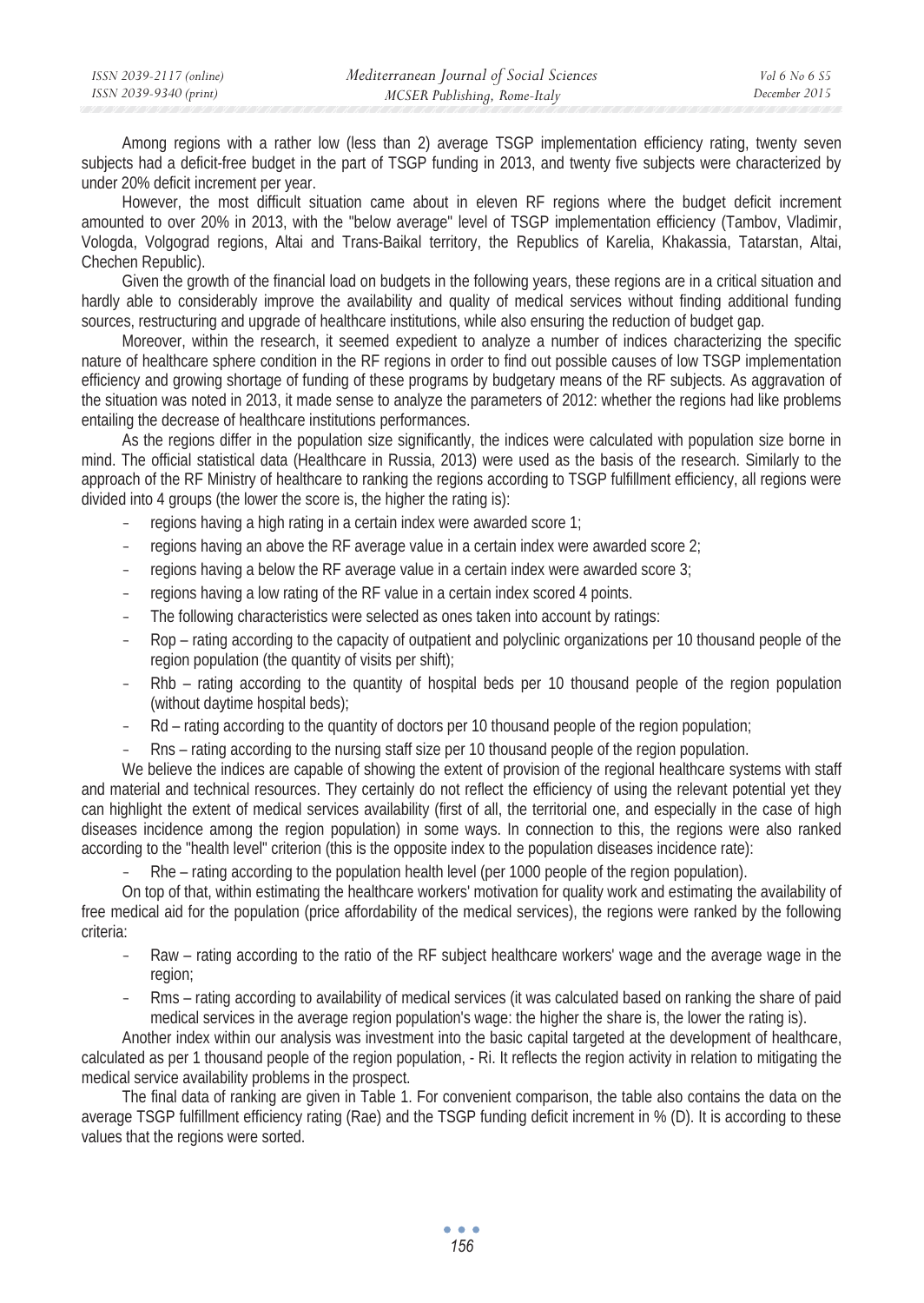#### **Table 1.** Ranking of regions according to individual indices of healthcare sphere condition in 2012

| No. RF subject                                  | Rhe            | D                 | Rae Rop                 |                |                |                |                |                | RhbRdRnsRawRmsRi        |                                           |
|-------------------------------------------------|----------------|-------------------|-------------------------|----------------|----------------|----------------|----------------|----------------|-------------------------|-------------------------------------------|
| Leningrad region                                | 1              | L,                | 1,25                    | 3              | 4              | 4              | 4              | $\sqrt{2}$     | 1                       | $\overline{4}$                            |
| Krasnoyarsk territory                           | 3              | $\overline{a}$    | $\overline{1,5}$        | $\mathbf{1}$   | $\overline{2}$ | $\overline{2}$ | $\overline{2}$ | $\overline{4}$ | 1                       | $\overline{2}$                            |
| Moscow region                                   | $\overline{2}$ | ÷,                | 1,5                     | $\overline{4}$ | $\overline{4}$ | 4              | 1              | $\overline{1}$ | $\overline{1}$          | $\overline{4}$                            |
| Yamalo-Nenets autonomous region                 | $\overline{4}$ | L,                | 1,5                     | $\overline{4}$ | $\overline{2}$ | 3              | $\mathbf{1}$   | $\overline{2}$ | $\overline{\mathbf{1}}$ | $\overline{1}$                            |
| Yaroslavl region                                | 3              | l,                | 1,5                     | $\overline{2}$ | 1              | 1              | $\overline{3}$ | $\overline{3}$ | $\overline{2}$          |                                           |
| Republic of Buryatia                            | 1              | 2,2               | 1,75                    | 3              | $\overline{2}$ | $\overline{3}$ | $\overline{2}$ | $\overline{2}$ | 1                       | $\frac{3}{2}$                             |
| Republic of Tyva                                | 1              | 3,3               | 1,75                    | 1              | 1              | $\overline{3}$ | 1              | $\overline{3}$ | 1                       |                                           |
| Ivanovo region                                  | $\overline{4}$ |                   | $10,4$ 1,75             | $\overline{4}$ | $\overline{2}$ | $\overline{2}$ | $\overline{2}$ | $\overline{2}$ | $\overline{2}$          |                                           |
| Kemerovo region                                 | $\overline{3}$ |                   | $14,7$ 1,75             | $\overline{2}$ | $\overline{2}$ | $\overline{3}$ | $\overline{2}$ | $\overline{3}$ | $\overline{2}$          | $\frac{2}{3}$ $\frac{3}{2}$ $\frac{2}{4}$ |
| Novosibirsk region                              | $\overline{2}$ |                   | 23,1 1,75               | 3              | $\overline{2}$ | $\overline{2}$ | $\overline{3}$ | 1              | 4                       |                                           |
| Republic of Mari El                             | $\overline{3}$ |                   | $25,5$ 1,75             | $\overline{1}$ | $\overline{2}$ | $\overline{4}$ | $\overline{2}$ | $\overline{4}$ | $\overline{2}$          |                                           |
| Republic of Kalmykia                            | $\overline{c}$ |                   | $29,2$ 1,75             | $\overline{2}$ | $\overline{3}$ | $\overline{2}$ | $\overline{2}$ | 1              | 1                       |                                           |
| Voronezh region                                 | 1              | ÷,                | 2,0                     | $\overline{3}$ | $\overline{2}$ | $\overline{2}$ | $\overline{2}$ | $\overline{4}$ | $\overline{2}$          | $\frac{4}{3}$                             |
| Novgorod region                                 | 3              | L,                |                         | $\mathbf{1}$   | $\overline{2}$ | 3              | $\overline{2}$ | $\overline{2}$ | $\overline{4}$          |                                           |
|                                                 |                |                   | 2,0                     |                |                |                |                |                | 3                       | $\frac{2}{3}$                             |
| Tomsk region                                    | $\overline{2}$ | ÷                 | 2,0                     | $\overline{2}$ | 1              | 1              | 3              | $\overline{3}$ |                         |                                           |
| Tyumen region                                   | 3              | ÷                 | 2,0                     | $\overline{3}$ | $\overline{4}$ | $\overline{2}$ | $\overline{1}$ | $\overline{3}$ | $\overline{1}$          |                                           |
| Lipetsk region                                  | $\overline{2}$ | 3,8               | 2,0                     | 1              | $\overline{3}$ | $\overline{3}$ | $\overline{2}$ | $\overline{3}$ | 3                       | $\overline{3}$                            |
| Primorsky territory                             | $\overline{2}$ | 4,8               | 2,0                     | $\sqrt{3}$     | $\mathbf{1}$   | $\overline{2}$ | $\overline{4}$ | $\overline{c}$ | $\overline{3}$          | $\frac{3}{3}$                             |
| Bryansk region                                  | $\overline{3}$ | $14,8$ 2,0        |                         | $\overline{3}$ | $\overline{2}$ | $\overline{4}$ | $\overline{2}$ | $\overline{3}$ | $\overline{2}$          |                                           |
| Penza region                                    | $\overline{2}$ | $\overline{23,3}$ | 2,0                     | $\overline{4}$ | $\overline{2}$ | $\overline{4}$ | $\overline{2}$ | $\overline{3}$ | $\overline{2}$          | $\overline{3}$                            |
| Kaluga region                                   | $\overline{2}$ | ÷,                | 2,25                    | $\overline{3}$ | $\overline{2}$ | 4              | $\overline{3}$ | 1              | $\overline{3}$          | $rac{3}{2}$                               |
| Pskov region                                    | 1              | L,                | 2,25                    | $\overline{3}$ | $\overline{2}$ | $\overline{4}$ | $\overline{2}$ | 1              | $\overline{2}$          |                                           |
| Republic of Sakha (Yakutia)                     | $\overline{4}$ | L,                | 2,25                    | $\overline{2}$ | 1              | $\overline{2}$ | 1              | $\overline{4}$ | 1                       | $\overline{1}$                            |
| Ryazan region                                   | $\overline{2}$ | L,                | 2,25                    | $\overline{3}$ | $\overline{2}$ | $\overline{2}$ | $\overline{2}$ | $\overline{2}$ | $\overline{3}$          |                                           |
| Orel region                                     | $\overline{4}$ | 4,6               | 2,25                    | $\overline{3}$ | $\overline{2}$ | $\overline{3}$ | $\overline{4}$ | $\overline{3}$ | $\overline{c}$          |                                           |
| Kabardino-Balkar Republic                       | 1              | 9,5               | 2,25                    | $\overline{4}$ | $\overline{2}$ | $\overline{3}$ | $\overline{2}$ | $\overline{4}$ | $\overline{1}$          | $\frac{3}{2}$                             |
| <b>Irkutsk region</b>                           | 3              |                   | $13,9$ 2,25             | $\overline{2}$ | $\mathbf{1}$   | $\overline{2}$ | $\overline{2}$ | $\overline{2}$ | $\overline{c}$          | $\overline{2}$                            |
| Saratov region                                  | $\overline{2}$ |                   | 14,2 2,25               | $\overline{2}$ | $\overline{2}$ | $\overline{2}$ | $\overline{2}$ | $\overline{3}$ | $\overline{c}$          | $\overline{4}$                            |
| Tambov region                                   | 1              |                   | $21,4$ 2,25             | $\overline{3}$ | $\overline{3}$ | $\overline{4}$ | $\overline{2}$ | $\overline{3}$ | $\overline{2}$          | $\overline{2}$                            |
| Republic of Karelia                             | $\overline{4}$ |                   | $22,6$ <sub>2</sub> ,25 | $\overline{2}$ | $\overline{1}$ | $\overline{2}$ | 1              | $\overline{c}$ | $\overline{3}$          |                                           |
| Astrakhan region                                | $\overline{2}$ | ÷                 | 2,5                     | $\overline{2}$ | $\overline{2}$ | $\mathbf{1}$   | $\overline{2}$ | 3              | $\overline{2}$          | $\frac{4}{3}$                             |
| Saint-Petersburg                                | 3              | ä,                | 2,5                     | $\overline{1}$ | $\overline{3}$ | $\overline{1}$ | $\overline{3}$ | 1              | $\overline{4}$          | $\overline{4}$                            |
| Kamchatka territory                             | 3              | L,                | 2,5                     | $\overline{2}$ | 1              | $\overline{2}$ | 1              | 1              | 1                       | $\overline{1}$                            |
| Magadan region                                  | $\overline{2}$ | l,                | 2,5                     | $\overline{1}$ | 1              | $\overline{2}$ | $\mathbf{1}$   | $\overline{4}$ | $\mathbf{1}$            | $\overline{\mathbf{1}}$                   |
| Khabarovsk territory                            | $\overline{2}$ | ÷,                | 2,5                     | $\overline{2}$ | $\overline{2}$ | $\overline{1}$ | $\overline{2}$ | $\overline{2}$ | 3                       | $\overline{1}$                            |
| Khanty-Mansiysk autonomous region - Yugra       | 3              | $\blacksquare$    | 2,5                     | $\overline{3}$ | $\overline{4}$ | $\overline{2}$ | 1              | $\overline{3}$ | 1                       | $\overline{1}$                            |
| Nizhny Novgorod region                          | $\overline{3}$ | 4,3               | 2,5                     | $\overline{2}$ | $\overline{2}$ | $\overline{3}$ | $\overline{2}$ | $\overline{3}$ | $\overline{3}$          |                                           |
| Kaliningrad region                              | 3              | 4,5               | 2,5                     | $\overline{3}$ | 3              | $\overline{3}$ | $\overline{4}$ | 1              | $\overline{3}$          | $\frac{3}{2}$                             |
| Chelyabinsk region                              | 3              | 5,3               | 2,5                     | $\overline{2}$ | $\overline{2}$ | $\overline{3}$ | $\overline{2}$ | 3              | $\overline{2}$          |                                           |
| Kursk region                                    | 1              | $11,0$ 2,5        |                         | $\overline{3}$ | 3              | 1              | $\overline{1}$ | $\overline{4}$ | $\overline{1}$          | $\overline{3}$                            |
| Vladimir region                                 | $\overline{4}$ | $22,8$ 2,5        |                         | 1              | $\overline{3}$ | 4              | $\overline{3}$ | 1              | $\overline{2}$          |                                           |
| Altai territory                                 | $\overline{4}$ | 31,2              | 2,5                     | $\overline{2}$ | $\overline{2}$ | 3              | $\overline{2}$ | 1              | $\overline{2}$          | $\frac{3}{2}$                             |
|                                                 | $\overline{2}$ |                   |                         | $\overline{3}$ | $\overline{3}$ | $\overline{4}$ | $\overline{3}$ |                |                         | $\overline{4}$                            |
| Republic of Adygea<br>Republic of Bashkortostan | $\overline{3}$ | ÷.                | 2,75                    | $\overline{3}$ | $\overline{3}$ | $\overline{3}$ | $\overline{2}$ | 3              | 1<br>$\overline{4}$     | $\overline{4}$                            |
|                                                 |                | ł                 | 2,75                    |                |                |                |                | $\overline{2}$ |                         |                                           |
| Republic of Mordovia                            | $\overline{c}$ |                   | 2,75                    | 4              | $\overline{2}$ | $\overline{c}$ | $\sqrt{2}$     | $\overline{2}$ | 1                       | $\overline{2}$                            |
| Samara region                                   | $\overline{4}$ | L,                | 2,75                    | $\sqrt{3}$     | $\overline{3}$ | 3              | 4              | $\overline{3}$ | $\overline{3}$          | $\overline{4}$                            |
| Sakhalin region                                 | $\overline{3}$ | ÷                 | 2,75                    | $\sqrt{3}$     | 1              | $\overline{2}$ | 1              | $\sqrt{3}$     | $\sqrt{4}$              | $\vert$ 1                                 |
| Tula region                                     | $\overline{2}$ |                   | 2,75                    | $\overline{3}$ | 3              | $\overline{4}$ | 3              | $\overline{2}$ | $\overline{3}$          | $\overline{3}$                            |
| Kirov region                                    | $\overline{2}$ | 3,9               | 2,75                    | $\overline{2}$ | $\mathbf{1}$   | 3              | $\mathbf{1}$   | $\mathbf{1}$   | $\overline{3}$          | $\overline{4}$                            |
| Murmansk region                                 | $\overline{3}$ |                   | $6,5$ 2,75              | $\overline{c}$ | 1              | $\sqrt{2}$     | 1              | $\overline{c}$ | $\overline{2}$          | $\frac{3}{1}$                             |
| Ulyanovsk region                                | 4              |                   | $14,1$ 2,75             | 3              | 3              | 4              | 1              | $\overline{2}$ | $\overline{2}$          |                                           |
| Republic of Ingushetia                          | $\overline{3}$ |                   | $14,5$ <sub>2</sub> ,75 | $\overline{4}$ | 4              | $\overline{4}$ | $\overline{4}$ | $\overline{3}$ | 1                       | $\overline{3}$                            |
| Karachai-Cherkess Republic                      | 1              |                   | 16,02,75                | 4              | 4              | $\overline{4}$ | $\overline{2}$ | 4              | 3                       | $\overline{2}$                            |

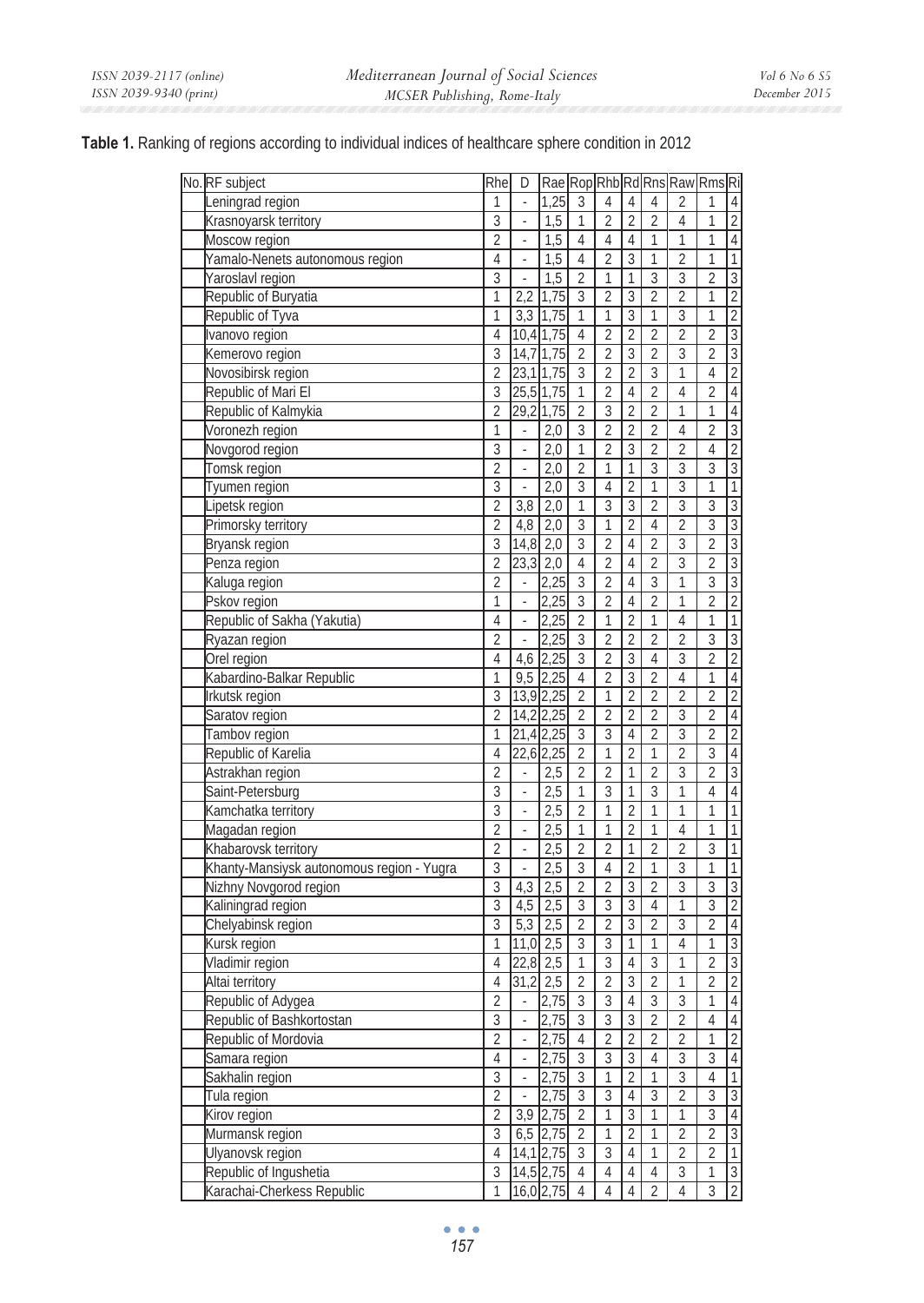| No. RF subject           | Rhel                                                                                                                                                                                                                                                                                                                                                                                                                                                                     | D                                                                                                               |     |                                                                                                                                                                                |                                                                                                                                                                                                                                                                                                                                                                                                                                                                  |                                                                                                                                                                                                                                                    |                                                                                                                                                                                                                                     |                                                                                                                                                                                                           |                                                                                                                                                                                                                                |                                                                                                                                                                                                                                                                                                                                                                     |
|--------------------------|--------------------------------------------------------------------------------------------------------------------------------------------------------------------------------------------------------------------------------------------------------------------------------------------------------------------------------------------------------------------------------------------------------------------------------------------------------------------------|-----------------------------------------------------------------------------------------------------------------|-----|--------------------------------------------------------------------------------------------------------------------------------------------------------------------------------|------------------------------------------------------------------------------------------------------------------------------------------------------------------------------------------------------------------------------------------------------------------------------------------------------------------------------------------------------------------------------------------------------------------------------------------------------------------|----------------------------------------------------------------------------------------------------------------------------------------------------------------------------------------------------------------------------------------------------|-------------------------------------------------------------------------------------------------------------------------------------------------------------------------------------------------------------------------------------|-----------------------------------------------------------------------------------------------------------------------------------------------------------------------------------------------------------|--------------------------------------------------------------------------------------------------------------------------------------------------------------------------------------------------------------------------------|---------------------------------------------------------------------------------------------------------------------------------------------------------------------------------------------------------------------------------------------------------------------------------------------------------------------------------------------------------------------|
| Arkhangelsk region       | 4                                                                                                                                                                                                                                                                                                                                                                                                                                                                        |                                                                                                                 |     | $\mathbf{1}$                                                                                                                                                                   | 1                                                                                                                                                                                                                                                                                                                                                                                                                                                                | $\overline{2}$                                                                                                                                                                                                                                     | 1                                                                                                                                                                                                                                   | 3                                                                                                                                                                                                         | 3                                                                                                                                                                                                                              | $\overline{3}$                                                                                                                                                                                                                                                                                                                                                      |
|                          |                                                                                                                                                                                                                                                                                                                                                                                                                                                                          |                                                                                                                 |     |                                                                                                                                                                                | 1                                                                                                                                                                                                                                                                                                                                                                                                                                                                | 1                                                                                                                                                                                                                                                  | 1                                                                                                                                                                                                                                   |                                                                                                                                                                                                           |                                                                                                                                                                                                                                | $\overline{2}$                                                                                                                                                                                                                                                                                                                                                      |
| Republic of Khakassia    | 3                                                                                                                                                                                                                                                                                                                                                                                                                                                                        |                                                                                                                 |     | $\mathbf{1}$                                                                                                                                                                   | 3                                                                                                                                                                                                                                                                                                                                                                                                                                                                | $\overline{4}$                                                                                                                                                                                                                                     | $\overline{2}$                                                                                                                                                                                                                      |                                                                                                                                                                                                           | 1                                                                                                                                                                                                                              | $\overline{3}$                                                                                                                                                                                                                                                                                                                                                      |
|                          | 3                                                                                                                                                                                                                                                                                                                                                                                                                                                                        |                                                                                                                 |     |                                                                                                                                                                                | $\overline{4}$                                                                                                                                                                                                                                                                                                                                                                                                                                                   | 3                                                                                                                                                                                                                                                  | $\overline{2}$                                                                                                                                                                                                                      |                                                                                                                                                                                                           | $\overline{4}$                                                                                                                                                                                                                 | $\overline{2}$                                                                                                                                                                                                                                                                                                                                                      |
|                          |                                                                                                                                                                                                                                                                                                                                                                                                                                                                          |                                                                                                                 |     |                                                                                                                                                                                |                                                                                                                                                                                                                                                                                                                                                                                                                                                                  | $\overline{4}$                                                                                                                                                                                                                                     |                                                                                                                                                                                                                                     | $\overline{4}$                                                                                                                                                                                            | 4                                                                                                                                                                                                                              | $\overline{3}$                                                                                                                                                                                                                                                                                                                                                      |
|                          | $\overline{2}$                                                                                                                                                                                                                                                                                                                                                                                                                                                           | ä,                                                                                                              | 3,0 |                                                                                                                                                                                | $\overline{4}$                                                                                                                                                                                                                                                                                                                                                                                                                                                   | 3                                                                                                                                                                                                                                                  | $\overline{2}$                                                                                                                                                                                                                      | 3                                                                                                                                                                                                         | $\overline{c}$                                                                                                                                                                                                                 | $\overline{3}$                                                                                                                                                                                                                                                                                                                                                      |
| <b>Moscow</b>            | $\overline{2}$                                                                                                                                                                                                                                                                                                                                                                                                                                                           |                                                                                                                 | 3,0 | $\mathbf{1}$                                                                                                                                                                   |                                                                                                                                                                                                                                                                                                                                                                                                                                                                  | 1                                                                                                                                                                                                                                                  |                                                                                                                                                                                                                                     | 1                                                                                                                                                                                                         |                                                                                                                                                                                                                                | $\overline{4}$                                                                                                                                                                                                                                                                                                                                                      |
|                          | 4                                                                                                                                                                                                                                                                                                                                                                                                                                                                        |                                                                                                                 | 3,0 | $\overline{2}$                                                                                                                                                                 | 1                                                                                                                                                                                                                                                                                                                                                                                                                                                                | $\overline{2}$                                                                                                                                                                                                                                     | $\overline{2}$                                                                                                                                                                                                                      | 1                                                                                                                                                                                                         |                                                                                                                                                                                                                                | $\overline{1}$                                                                                                                                                                                                                                                                                                                                                      |
| Omsk region              | 4                                                                                                                                                                                                                                                                                                                                                                                                                                                                        | L,                                                                                                              | 3,0 |                                                                                                                                                                                |                                                                                                                                                                                                                                                                                                                                                                                                                                                                  |                                                                                                                                                                                                                                                    | 1                                                                                                                                                                                                                                   | $\overline{4}$                                                                                                                                                                                            |                                                                                                                                                                                                                                | $\overline{4}$                                                                                                                                                                                                                                                                                                                                                      |
|                          | 3                                                                                                                                                                                                                                                                                                                                                                                                                                                                        |                                                                                                                 |     |                                                                                                                                                                                |                                                                                                                                                                                                                                                                                                                                                                                                                                                                  | $\overline{2}$                                                                                                                                                                                                                                     | $\overline{2}$                                                                                                                                                                                                                      | $\overline{2}$                                                                                                                                                                                            |                                                                                                                                                                                                                                | $\overline{3}$                                                                                                                                                                                                                                                                                                                                                      |
|                          | 4                                                                                                                                                                                                                                                                                                                                                                                                                                                                        | L,                                                                                                              | 3,0 | $\mathbf{1}$                                                                                                                                                                   | 1                                                                                                                                                                                                                                                                                                                                                                                                                                                                | 3                                                                                                                                                                                                                                                  | 1                                                                                                                                                                                                                                   | $\overline{4}$                                                                                                                                                                                            |                                                                                                                                                                                                                                | $\overline{2}$                                                                                                                                                                                                                                                                                                                                                      |
|                          | $\overline{2}$                                                                                                                                                                                                                                                                                                                                                                                                                                                           |                                                                                                                 | 3,0 |                                                                                                                                                                                |                                                                                                                                                                                                                                                                                                                                                                                                                                                                  |                                                                                                                                                                                                                                                    |                                                                                                                                                                                                                                     | 1                                                                                                                                                                                                         | 4                                                                                                                                                                                                                              | $\overline{4}$                                                                                                                                                                                                                                                                                                                                                      |
|                          | 4                                                                                                                                                                                                                                                                                                                                                                                                                                                                        |                                                                                                                 |     | 1                                                                                                                                                                              | 1                                                                                                                                                                                                                                                                                                                                                                                                                                                                | 1                                                                                                                                                                                                                                                  | 1                                                                                                                                                                                                                                   | 4                                                                                                                                                                                                         |                                                                                                                                                                                                                                | $\overline{1}$                                                                                                                                                                                                                                                                                                                                                      |
| Jewish autonomous region | 1                                                                                                                                                                                                                                                                                                                                                                                                                                                                        | 0.2                                                                                                             |     |                                                                                                                                                                                | 1                                                                                                                                                                                                                                                                                                                                                                                                                                                                | $\overline{4}$                                                                                                                                                                                                                                     | 1                                                                                                                                                                                                                                   |                                                                                                                                                                                                           | 1                                                                                                                                                                                                                              | $\overline{2}$                                                                                                                                                                                                                                                                                                                                                      |
|                          | 4                                                                                                                                                                                                                                                                                                                                                                                                                                                                        | 2,9                                                                                                             |     |                                                                                                                                                                                |                                                                                                                                                                                                                                                                                                                                                                                                                                                                  |                                                                                                                                                                                                                                                    |                                                                                                                                                                                                                                     |                                                                                                                                                                                                           |                                                                                                                                                                                                                                | $\overline{4}$                                                                                                                                                                                                                                                                                                                                                      |
| Rostov region            | 3                                                                                                                                                                                                                                                                                                                                                                                                                                                                        | 9.0                                                                                                             | 3,0 |                                                                                                                                                                                |                                                                                                                                                                                                                                                                                                                                                                                                                                                                  | $\overline{4}$                                                                                                                                                                                                                                     | 4                                                                                                                                                                                                                                   |                                                                                                                                                                                                           |                                                                                                                                                                                                                                | $\overline{3}$                                                                                                                                                                                                                                                                                                                                                      |
|                          | 1                                                                                                                                                                                                                                                                                                                                                                                                                                                                        |                                                                                                                 |     | $\overline{4}$                                                                                                                                                                 | 4                                                                                                                                                                                                                                                                                                                                                                                                                                                                |                                                                                                                                                                                                                                                    |                                                                                                                                                                                                                                     | 1                                                                                                                                                                                                         |                                                                                                                                                                                                                                | $\overline{c}$                                                                                                                                                                                                                                                                                                                                                      |
|                          | 3                                                                                                                                                                                                                                                                                                                                                                                                                                                                        |                                                                                                                 |     | $\overline{4}$                                                                                                                                                                 | 4                                                                                                                                                                                                                                                                                                                                                                                                                                                                | 4                                                                                                                                                                                                                                                  | 4                                                                                                                                                                                                                                   | $\overline{2}$                                                                                                                                                                                            | 4                                                                                                                                                                                                                              | $\overline{4}$                                                                                                                                                                                                                                                                                                                                                      |
|                          |                                                                                                                                                                                                                                                                                                                                                                                                                                                                          |                                                                                                                 |     |                                                                                                                                                                                |                                                                                                                                                                                                                                                                                                                                                                                                                                                                  |                                                                                                                                                                                                                                                    |                                                                                                                                                                                                                                     |                                                                                                                                                                                                           |                                                                                                                                                                                                                                | $\overline{4}$                                                                                                                                                                                                                                                                                                                                                      |
|                          |                                                                                                                                                                                                                                                                                                                                                                                                                                                                          | 2,7                                                                                                             |     |                                                                                                                                                                                |                                                                                                                                                                                                                                                                                                                                                                                                                                                                  |                                                                                                                                                                                                                                                    |                                                                                                                                                                                                                                     |                                                                                                                                                                                                           |                                                                                                                                                                                                                                | $\overline{1}$                                                                                                                                                                                                                                                                                                                                                      |
| Kurgan region            |                                                                                                                                                                                                                                                                                                                                                                                                                                                                          |                                                                                                                 |     |                                                                                                                                                                                |                                                                                                                                                                                                                                                                                                                                                                                                                                                                  |                                                                                                                                                                                                                                                    |                                                                                                                                                                                                                                     |                                                                                                                                                                                                           |                                                                                                                                                                                                                                | $\overline{2}$                                                                                                                                                                                                                                                                                                                                                      |
|                          |                                                                                                                                                                                                                                                                                                                                                                                                                                                                          |                                                                                                                 |     |                                                                                                                                                                                |                                                                                                                                                                                                                                                                                                                                                                                                                                                                  |                                                                                                                                                                                                                                                    |                                                                                                                                                                                                                                     |                                                                                                                                                                                                           |                                                                                                                                                                                                                                | $\overline{4}$                                                                                                                                                                                                                                                                                                                                                      |
| Amur region              |                                                                                                                                                                                                                                                                                                                                                                                                                                                                          |                                                                                                                 |     |                                                                                                                                                                                |                                                                                                                                                                                                                                                                                                                                                                                                                                                                  |                                                                                                                                                                                                                                                    |                                                                                                                                                                                                                                     | 4                                                                                                                                                                                                         |                                                                                                                                                                                                                                | $\overline{2}$                                                                                                                                                                                                                                                                                                                                                      |
|                          |                                                                                                                                                                                                                                                                                                                                                                                                                                                                          |                                                                                                                 |     |                                                                                                                                                                                |                                                                                                                                                                                                                                                                                                                                                                                                                                                                  |                                                                                                                                                                                                                                                    |                                                                                                                                                                                                                                     |                                                                                                                                                                                                           |                                                                                                                                                                                                                                | $\overline{4}$                                                                                                                                                                                                                                                                                                                                                      |
|                          |                                                                                                                                                                                                                                                                                                                                                                                                                                                                          |                                                                                                                 |     |                                                                                                                                                                                |                                                                                                                                                                                                                                                                                                                                                                                                                                                                  |                                                                                                                                                                                                                                                    |                                                                                                                                                                                                                                     |                                                                                                                                                                                                           |                                                                                                                                                                                                                                | $\overline{2}$                                                                                                                                                                                                                                                                                                                                                      |
|                          | 1                                                                                                                                                                                                                                                                                                                                                                                                                                                                        | L,                                                                                                              |     |                                                                                                                                                                                |                                                                                                                                                                                                                                                                                                                                                                                                                                                                  |                                                                                                                                                                                                                                                    | 4                                                                                                                                                                                                                                   |                                                                                                                                                                                                           |                                                                                                                                                                                                                                | $\overline{1}$                                                                                                                                                                                                                                                                                                                                                      |
| Kostroma region          | $\overline{2}$                                                                                                                                                                                                                                                                                                                                                                                                                                                           | 6,3                                                                                                             |     |                                                                                                                                                                                |                                                                                                                                                                                                                                                                                                                                                                                                                                                                  |                                                                                                                                                                                                                                                    |                                                                                                                                                                                                                                     |                                                                                                                                                                                                           |                                                                                                                                                                                                                                | $\overline{3}$                                                                                                                                                                                                                                                                                                                                                      |
|                          |                                                                                                                                                                                                                                                                                                                                                                                                                                                                          |                                                                                                                 |     |                                                                                                                                                                                |                                                                                                                                                                                                                                                                                                                                                                                                                                                                  |                                                                                                                                                                                                                                                    |                                                                                                                                                                                                                                     | $\overline{4}$                                                                                                                                                                                            |                                                                                                                                                                                                                                | $\overline{4}$                                                                                                                                                                                                                                                                                                                                                      |
| Chechen Republic         | 1                                                                                                                                                                                                                                                                                                                                                                                                                                                                        |                                                                                                                 |     | $\overline{4}$                                                                                                                                                                 | $\overline{4}$                                                                                                                                                                                                                                                                                                                                                                                                                                                   | $\overline{4}$                                                                                                                                                                                                                                     | $\overline{4}$                                                                                                                                                                                                                      | 4                                                                                                                                                                                                         | 1                                                                                                                                                                                                                              | $\vert$ 1                                                                                                                                                                                                                                                                                                                                                           |
|                          | 1                                                                                                                                                                                                                                                                                                                                                                                                                                                                        |                                                                                                                 |     |                                                                                                                                                                                |                                                                                                                                                                                                                                                                                                                                                                                                                                                                  |                                                                                                                                                                                                                                                    |                                                                                                                                                                                                                                     | $\overline{4}$                                                                                                                                                                                            |                                                                                                                                                                                                                                | $\overline{4}$                                                                                                                                                                                                                                                                                                                                                      |
|                          | Trans-Baikal territory<br>Republic of Tatarstan<br>Vologda region<br><b>Belgorod region</b><br>Nenets autonomous region<br>Perm territory<br>Republic of Komi<br>Sverdlovsk region<br>Chukotka autonomous region<br>Chuvash Republic<br>Stavropol territory<br>Republic of Dagestan<br>Tver region<br>Smolensk region<br><b>Udmurt Republic</b><br>Republic of Altai<br>Volgograd region<br>Krasnodar territory<br>Orenburg region<br>Republic of North Ossetia (Alania) | $\overline{2}$<br>$\overline{3}$<br>3<br>$\overline{2}$<br>3<br>3<br>3<br>3<br>$\overline{2}$<br>$\overline{3}$ | 7.7 | 23,6 2,75<br>23,8 2,75<br>26,3 2,75<br>$\overline{3,0}$<br>$\overline{3,0}$<br>3,0<br>3,0<br>$14,0$ 3,0<br>$16,4$ 3,0<br>3,25<br>3,25<br>3,5<br>3,5<br>3,75<br>28,33,75<br>4,0 | 18,2 2,75<br>$22,5$ 2,75<br>3<br>$\overline{3}$<br>$\overline{2}$<br>$\overline{3}$<br>$\overline{3}$<br>$\overline{4}$<br>$\overline{2}$<br>$\overline{3}$<br>ī<br>$\overline{3}$<br>$\overline{4}$<br>$\overline{2}$<br>$\overline{3}$<br>$4,2$ 3,25<br>$\overline{2}$<br>$12,6$ 3,25<br>15,0 3,25<br>$\mathbf{1}$<br>$\overline{2}$<br>$29,5$ 3,25<br>$\overline{3}$<br>$36,1$ $3,25$<br>$\overline{4}$<br>$\overline{3}$<br>$\overline{2}$<br>$\overline{3}$ | $\overline{3}$<br>$\overline{3}$<br>$\overline{2}$<br>3<br>$\overline{2}$<br>$\overline{3}$<br>3<br>$\overline{2}$<br>1<br>$\overline{2}$<br>$\overline{2}$<br>1<br>3<br>$\overline{2}$<br>$\overline{4}$<br>$\overline{2}$<br>$\overline{2}$<br>1 | $\overline{2}$<br>3<br>$\overline{3}$<br>$\overline{3}$<br>$\overline{2}$<br>$\overline{2}$<br>$\overline{4}$<br>$\overline{2}$<br>1<br>$\overline{3}$<br>$\overline{3}$<br>$\overline{3}$<br>$\overline{4}$<br>$\overline{2}$<br>1 | $\overline{2}$<br>$\overline{3}$<br>$\overline{2}$<br>$\overline{2}$<br>$\overline{3}$<br>$\overline{3}$<br>$\overline{2}$<br>1<br>$\overline{2}$<br>1<br>1<br>3<br>$\overline{3}$<br>1<br>$\overline{2}$ | $\overline{3}$<br>$\overline{3}$<br>$\overline{3}$<br>$\overline{3}$<br>$\overline{2}$<br>3<br>$\overline{2}$<br>$\overline{3}$<br>$\overline{2}$<br>$\overline{2}$<br>1<br>$\overline{2}$<br>$\overline{2}$<br>$\overline{2}$ | Rae Rop Rhb Rd Rns Raw Rms Ri<br>$\overline{c}$<br>$\overline{3}$<br>$\overline{1}$<br>$\overline{3}$<br>3<br>$\overline{2}$<br>1<br>$\overline{4}$<br>$\overline{2}$<br>$\overline{3}$<br>$\overline{2}$<br>$\overline{2}$<br>$\overline{2}$<br>3<br>$\overline{1}$<br>$\overline{1}$<br>4<br>$\overline{2}$<br>$\overline{2}$<br>$\overline{3}$<br>$\overline{2}$ |

**Source:** compiled by the author based on the data of Healthcare in Russia, 2013, the official website of the RF Ministry of healthcare, 2015

For clarity, let us group the regions according to the level of population diseases incidence and to the level of provision with resources. In each group, quantitative data for the relevant regions are given as for the indices studied. The findings of the analysis conducted are presented in Table 2.

As follows from the table, in each regions group, there are several – one to three – subjects ensuring a high level of TSGP implementation without the funding deficit increment. As for the certain healthcare condition indices for the groups of regions, they show that among regions the resources provision of which is below the average RF values, high levels of TSGP implementation quality, medical workers' wage, availability of medical services is characteristic for a larger quantity of subjects.

**Table 2.** Distribution of regions according to the healthcare sphere condition indices in 2012

**Source:** compiled by the author based on the data of Healthcare in Russia, 2013, the official website of the RF Ministry of healthcare, 2015

Thus, the data of Table 2 allow concluding that the problems of funding shortage and the territorial stage guarantees programs fulfillment efficiency are far not always associated with staff, material and technical provision of the healthcare sphere in the regions, as well as with medical staff motivation, investment scale, and the population diseases incidence rate.